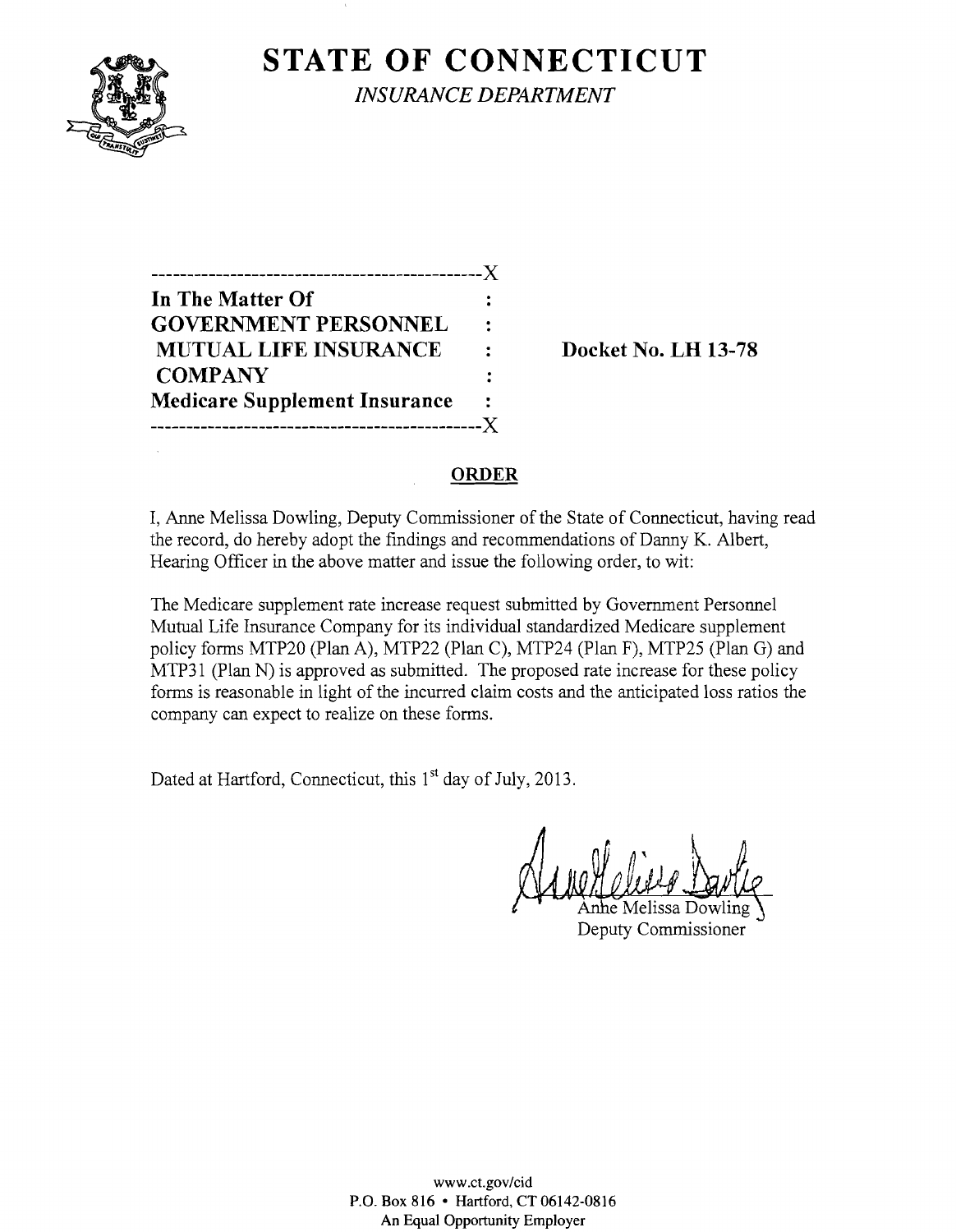

**STATE OF CONNECTICUT** *INSURANCE DEPARTMENT* 

| In The Matter Of                     |   |
|--------------------------------------|---|
| <b>GOVERNMENT PERSONNEL</b>          | ÷ |
| <b>MUTUAL LIFE INSURANCE</b>         | ٠ |
| <b>COMPANY</b>                       |   |
| <b>Medicare Supplement Insurance</b> |   |
| -----------                          |   |
|                                      |   |

Docket No. LH 13-78

## PROPOSED FINAL DECISION

1. INTRODUCTION

The Insurance Commissioner of the State of Connecticut is empowered to review rates charged for individual and group Medicare supplement policies sold to any resident of this State who is eligible for Medicare. The source for this regulatory authority is contained in Chapter 700c and Section 38a-495a of the Connecticut General Statutes.

After due notice a hearing was held at the Insurance Department in Hartford on June 18, 2013 to consider whether or not the rate increase requested by Government Personnel Mutual Life Insurance Company on its individual standardized Medicare supplement business should be approved.

No one from the general public attended the hearing.

No representatives from Government Personnel attended the hearing.

The hearing was conducted in accordance with the requirements of Section 38a-474, Connecticut General Statutes, the Uniform Administrative Procedures Act, Chapter 54 of the Connecticut General Statutes, and the Insurance Department Rules of Practice, Section 38a-8-1 et seq. of the Regulations of Connecticut State Agencies.

A Medicare supplement (or Medigap) policy is a private health insurance policy sold on an individual or group basis which provides benefits that are additional to the benefits provided by Medicare. For many years Medicare supplement policies have been highly regulated under both state and federal law to protect the interests of persons eligible for Medicare who depend on these policies to provide additional coverage for the costs of health care.

Effective December 1,2005, Connecticut amended its program of standardized Medicare supplement policies in accordance with Section 38a-495a of the Connecticut General Statutes, and Sections 38a-495a-I through 38a-495a-2I of the Regulations of Connecticut Agencies. This program, which conforms to federal requirements, provides that all

> www.ct.gov/cid P.O. Box 816 • Hartford, CT 06142-0816 An Equal Opportunity Employer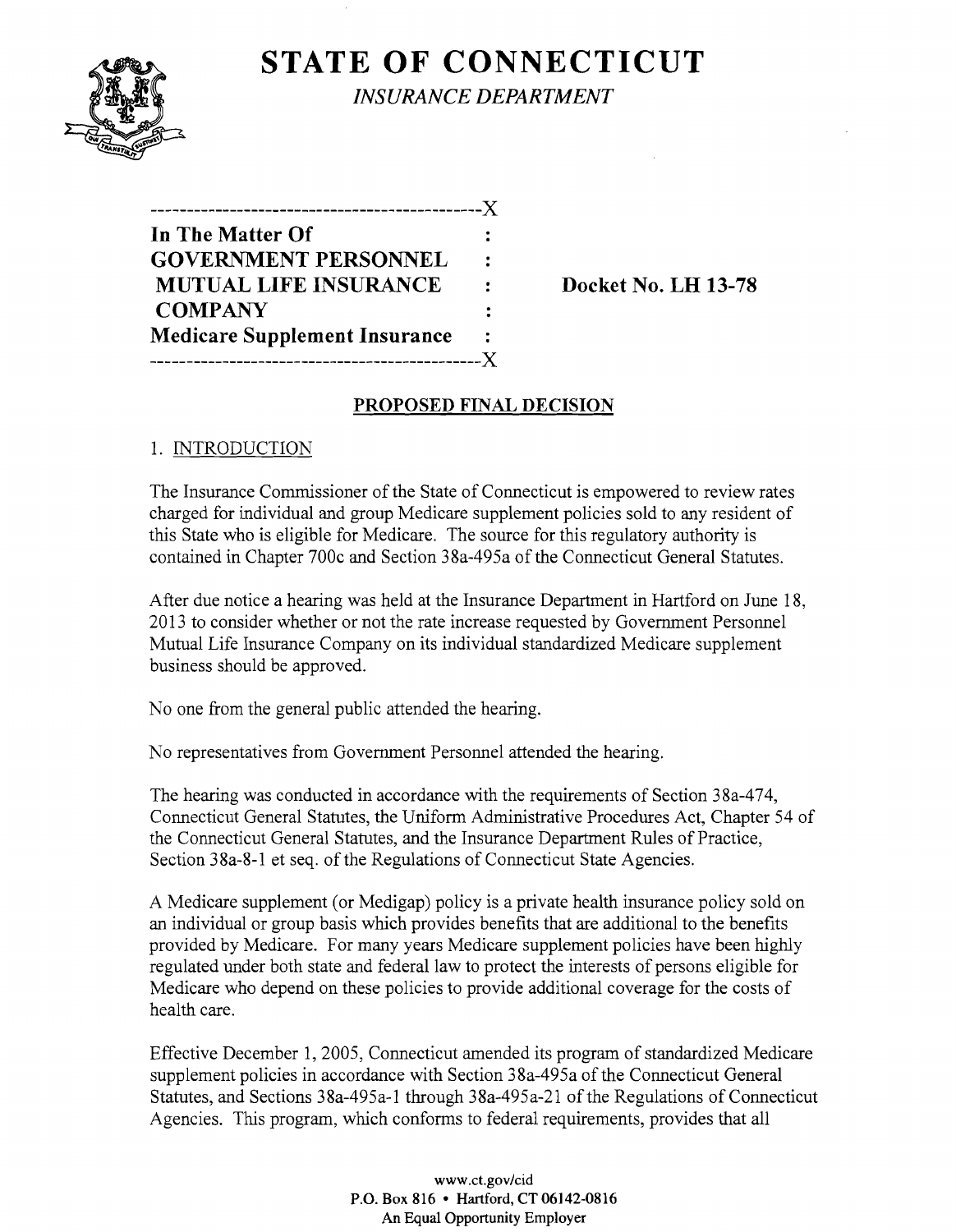insurers offering Medicare supplement policies for sale in the state must offer the basic "core" package of benefits known as Plan A. Insurers may also offer anyone or more of eleven other plans (Plans B through L).

Effective January **1,2006,** in accordance with Section 38a-495c of the Connecticut General Statutes (as amended by Public Act 05-20) premiums for all Medicare supplement policies in the state must use community rating. Rates for Plans A through L must be computed without regard to age, gender, previous claims history or the medical condition of any person covered by a Medicare supplement policy or certificate.

The statute provides that coverage under Plan A through L may not be denied on the basis of age, gender, previous claims history or the medical condition of any covered person. Insurers may exclude benefits for losses incurred within six months from the effective date of coverage based on a pre-existing condition.

Effective October **1,1998,** carriers that offer Plan B or Plan C must make these plans as well as Plan A, available to all persons eligible for Medicare by reason of disability.

Insurers must also make the necessary arrangements to receive notice of all claims paid by Medicare for their insureds so that supplemental benefits can be computed and paid without requiring insureds to file claim forms for such benefits. This process of direct notice and automatic claims payment is commonly referred to as "piggybacking" or "crossover".

Sections 38a-495 and 38a-522 of the Connecticut General Statutes, and Section 38a-495a-10 of the Regulations of Connecticut Agencies, state that individual and group Medicare supplement policies must have anticipated loss ratios of 65% and 75%, respectively. Under Sections 38a-495-7 and 38a-495a-10 of the Regulations of Connecticut Agencies, filings for rate increases must demonstrate that actual and expected losses in relation to premiums meet these standards, and anticipated loss ratios for the entire future period for which the requested premiums are calculated to provide coverage must be expected to equal or exceed the appropriate loss ratio standard.

Section 38a-473 of the Connecticut General Statutes provides that no insurer may incorporate in its rates for Medicare supplement policies factors for expenses that exceed 150% of the average expense ratio for that insurer's entire written premium for all lines of health insurance for the previous calendar year.

## II. **FINDING OF FACT**

After reviewing the exhibits entered into the record of this proceeding, and utilizing the experience, technical competence and specialized knowledge of the Insurance Department, the undersigned makes the following findings of fact: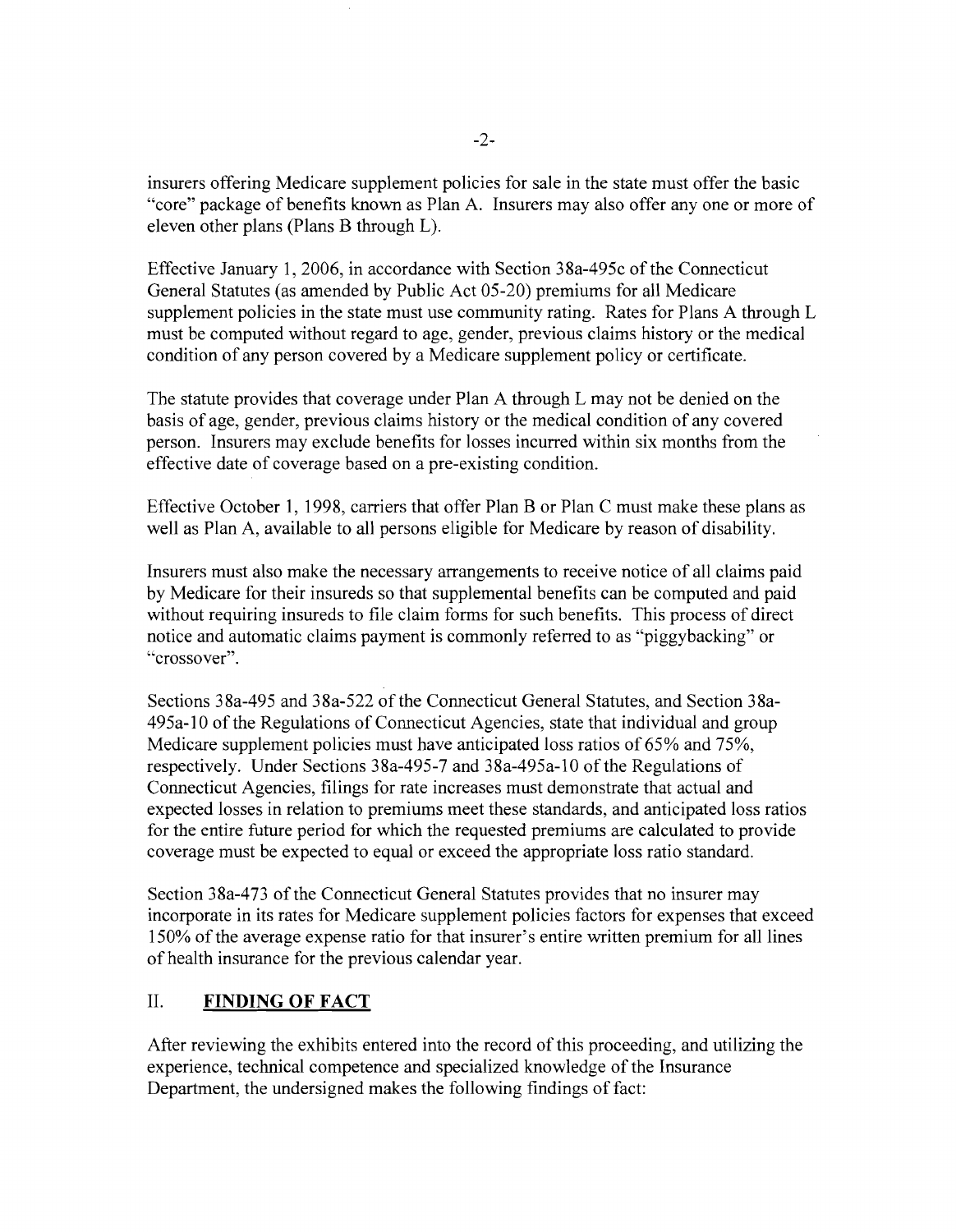1. Government Personnel Mutual Life Insurance Company has requested the following rate increases for individual standardized Medicare supplement policy forms MTP20 (Plan A), MTP22 (Plan C), MTP24 (Plan F), MTP25 (Plan G) and MTP31 (Plan N):

| Plan | Increase |
|------|----------|
| A    | $9.0\%$  |
| C    | $9.0\%$  |
| F    | $9.0\%$  |
| G    | 9.0%     |
| N    | 9.0%     |

- 2. As of  $3/31/13$ , there were 40 policies in-force in Connecticut and 15,392 nationwide.
- 3. The proposed rates are expected to satisfy the Connecticut statutory loss ratio of 65% required of group Medicare supplement forms.
- 4. Government Personnel has conformed to subsection (e) of section 38a-495c, C.G.S. regarding the automatic claims processing requirement.
- 5 The 2012 and 2013 (through March) loss ratios, on a nationwide basis, for each plan are as follows:

| 2012   | 2013  |
|--------|-------|
| 184.5% | 88.3% |
| 97.3%  | 86.2% |
| 72.8%  | 84.5% |
| 63.3%  | 69.7% |
| 65.3%  | 70.6% |
| 68.7%  | 76.7% |
|        |       |

- 6. Government Personnel's 2013 Medicare supplement rate filing proposal is in compliance with the requirements of regulation 38a-474 as it applies to the contents of the rate submission as well as the actuarial memorandum.
- 7. State specific experience is not credible as there are currently 40 policyholders in Connecticut.